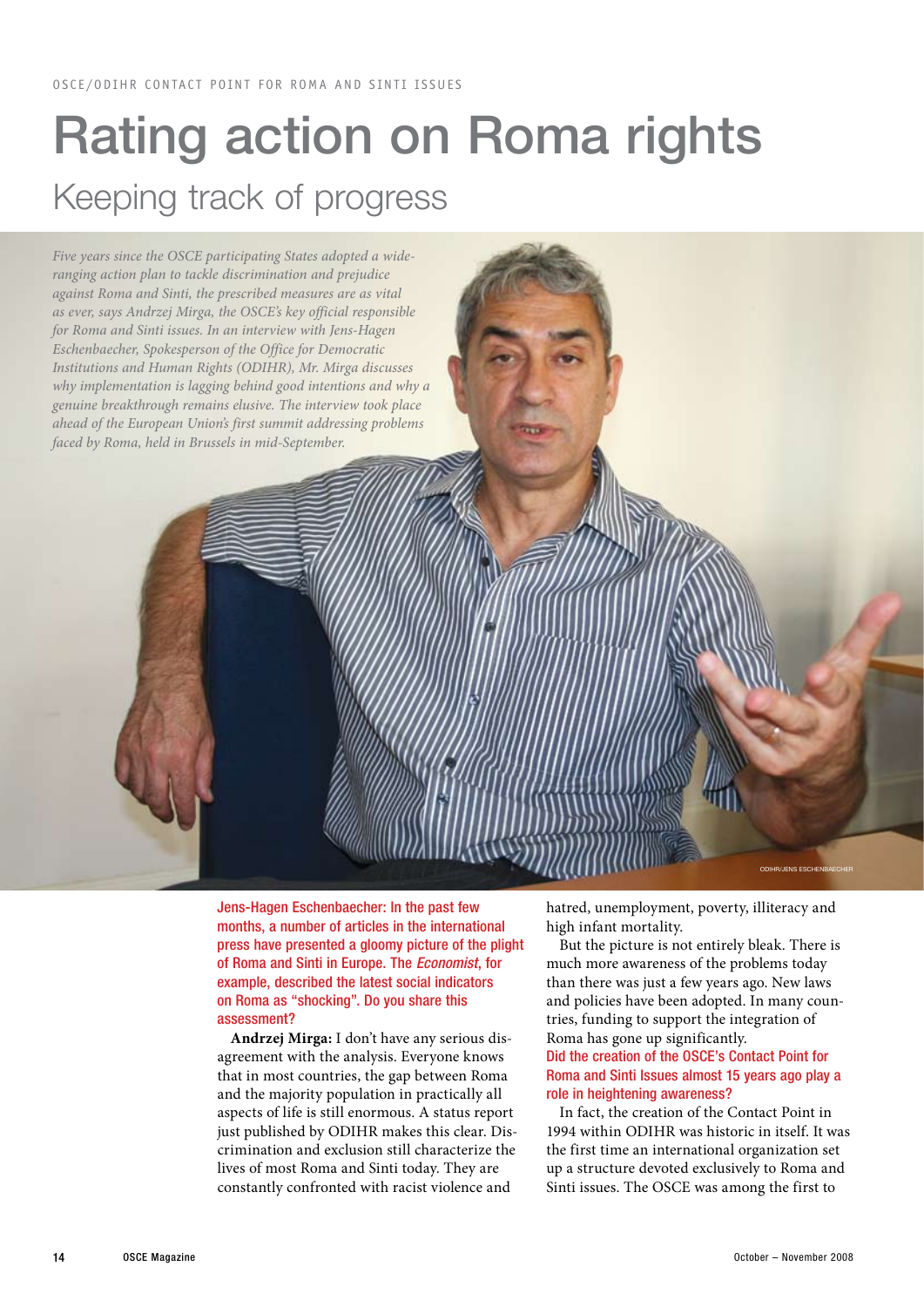recognize this community's specific problems, which had taken a turn for the worse in the late 1980s and early 1990s after the fall of communism and during the conflicts in Yugoslavia.

Another milestone was the adoption of the OSCE Action Plan on Roma and Sinti at the Ministerial Council meeting in Maastricht in 2003. The plan, drawn up in close consultation with Roma representatives, was considered a major achievement. It provides governments with guidance in developing strategies and lays out clear objectives aimed at improving the lives of members of Roma and Sinti communities in the OSCE area.

Since then, there has been no shortage of good intentions to carry out the detailed recommendations. But, clearly, that is not enough. What is crucial now is to continue strengthening the political will to implement the plan in earnest.

### Why do you think there has been so little progress in integrating Roma and Sinti into the mainstream of society?

There are many reasons, and the answer depends on the specific context. In some countries, Roma issues figured on the political agenda relatively late — unfortunately often only when tensions were threatening to escalate into violence or a situation had reached boiling point.

In other countries, the sheer numbers of Roma and the scale of the problems have militated against quick and easy solutions. Effective integration requires considerable financial investment — and we know how difficult it is in some countries to rally political support for public funding to benefit a minority that faces widespread discrimination and prejudice.

One area where we *are* seeing visible progress and positive change is, as I said, in the development and adoption of national strategies. However, there has been less success in translating these strategies into meaningful action.

Finland, Hungary, Montenegro, Poland, Slovenia and Spain are among the countries that have made tangible steps forward; they have adopted clear mechanisms for financing and programme implementation. In Hungary and Romania, elite groups of well-educated Roma have emerged. They are playing a dynamic role in parliaments, in public administration, and in policy-making on Roma matters.

Hungary has ensured the availability of substantial funds for Roma-related programmes. Similarly, Poland has committed about €3 million for concrete activities every year for a ten-year period. Montenegro is earmarking 0.2 per cent of its annual budget for its Roma strategy; this year, it adds up to  $€400,000$ . These are encouraging developments that we can build on.

*Whether their total number is closer to 8 million or 12 million, Roma and Sinti and other groups such as Travellers and Gypsies make up the largest minority population in the OSCE area. Comprising a rich and diverse palette of ethnic, linguistic and cultural communities, they are believed to have migrated from the Indian subcontinent between the ninth and fourteenth centuries. Because of their long history of persecution and personal experience of blatant discrimination or outright hatred, many Roma have been reluctant to declare their ethnic identity. This is reflected in the wide disparities in unofficial estimates of the Roma population in a sample of OSCE countries. Romania, not included in the graph below, has the largest Roma and Sinti community, estimated at between 1.2 million and 2.5 million.*

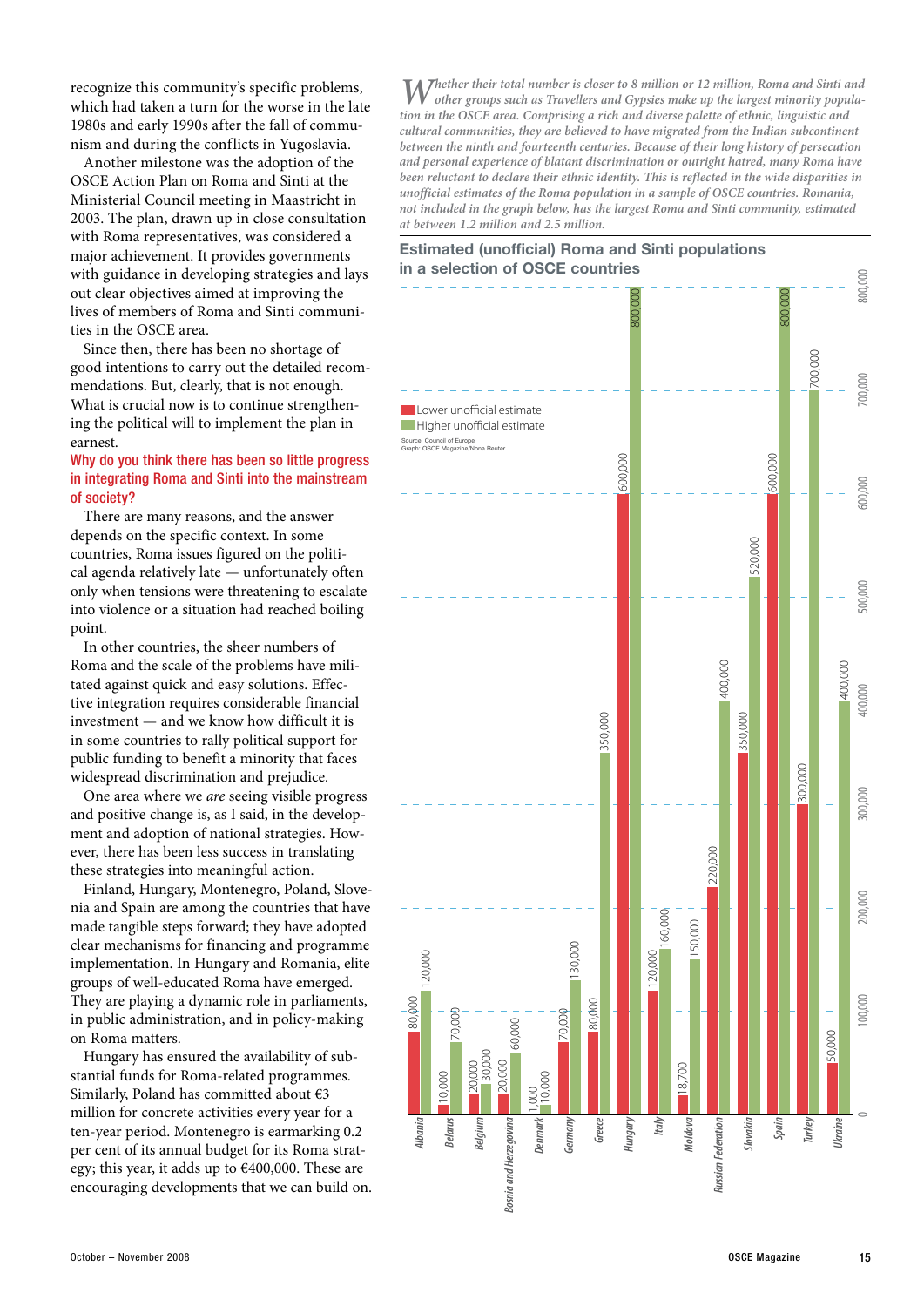OSCE Mission to Bosnia and Herzegovina, Regional Centre in Tuzla, 2007. Outstanding Roma students are interviewed on FTV (Federal BiH Television) on International Roma Day (8 April).



The challenges posed by the migration of Roma from south-eastern to western Europe have been at the centre of controversy in some western capitals. How should governments be responding?

Roma are not the only ones moving west. Since the opening of borders following the end of the Cold War, and as the EU has expanded, millions of people from central, eastern and south-eastern Europe have been moving westwards to seek better job opportunities and improve their lives. Although Roma are only a small part of this phenomenon, they are more visible and tend to migrate not as individuals, but with their families.

Of course any migration movement needs to be managed, but it has to be done on the basis of the rule of law and international standards. Issuing alarmist statements and introducing measures such as a state of emergency hardly contribute to the search for constructive solutions.

Speaking of solutions, is the media doing its share to avoid being part of the problem?

The media is often blamed for stereotyping and inciting tensions between Roma and the majority population. No doubt there are negative examples, but I think it is wrong to generalize. We also have to ask ourselves: Who is giving the media ammunition? Often, we find that it is politicians who are exploiting the presence of Roma in a populist manner for political gain.

### There have always been myths surrounding the Roma community. Which specific ones should be forcefully dispelled?

One of the most common is that Roma have a propensity to commit crime. I have heard the most incredible exaggerations concerning crime rates among Roma. I am not saying that Roma never break the law, but that we should be careful about blanket statements that contribute to the criminalization of Roma in general.

**Andrzej Mirga** assumed the position of Senior Adviser on Roma and Sinti Issues in 2007, succeeding Nicolae Gheorghe who served from 1999 to 2006. He heads the OSCE's Contact Point for Roma and Sinti Issues in the OSCE's Warsaw-based Office for Democratic Institutions and Human Rights (ODIHR).

Mr. Mirga, 54, was born in the small Roma settlement of Czarna Gora in Poland to Polish Roma parents. He was the first Roma student at Krakow's Jagiellonian University, specializing in ethnography. After teaching there from 1981 to 1992, he decided to devote his time and energy to activities on behalf of Poland's Roma community and to undertake further studies in Roma culture and society.

Since then, he has held various senior positions in several international Roma organizations and advisory bodies. As chairman of the Association of Roma in Poland, he served as a mediator between the Roma community and the Government after violence broke out against Roma in the town of Mlawa in 1991. During his 14 years with the Project on Ethnic Relations, an international NGO based in Princeton, New Jersey, he testified several times in the U.S. Congress on the situation of Roma in central and south-eastern Europe.

Mr. Mirga has written and lectured extensively on Roma matters. He taught at Rutgers in New Brunswick, New Jersey, for three academic years between 1999 and 2001. He and Nicolae Gheorghe wrote "The Roma in the Twenty-First Century. A Policy Paper", for the Project on Ethnic Relations, Princeton, 1997.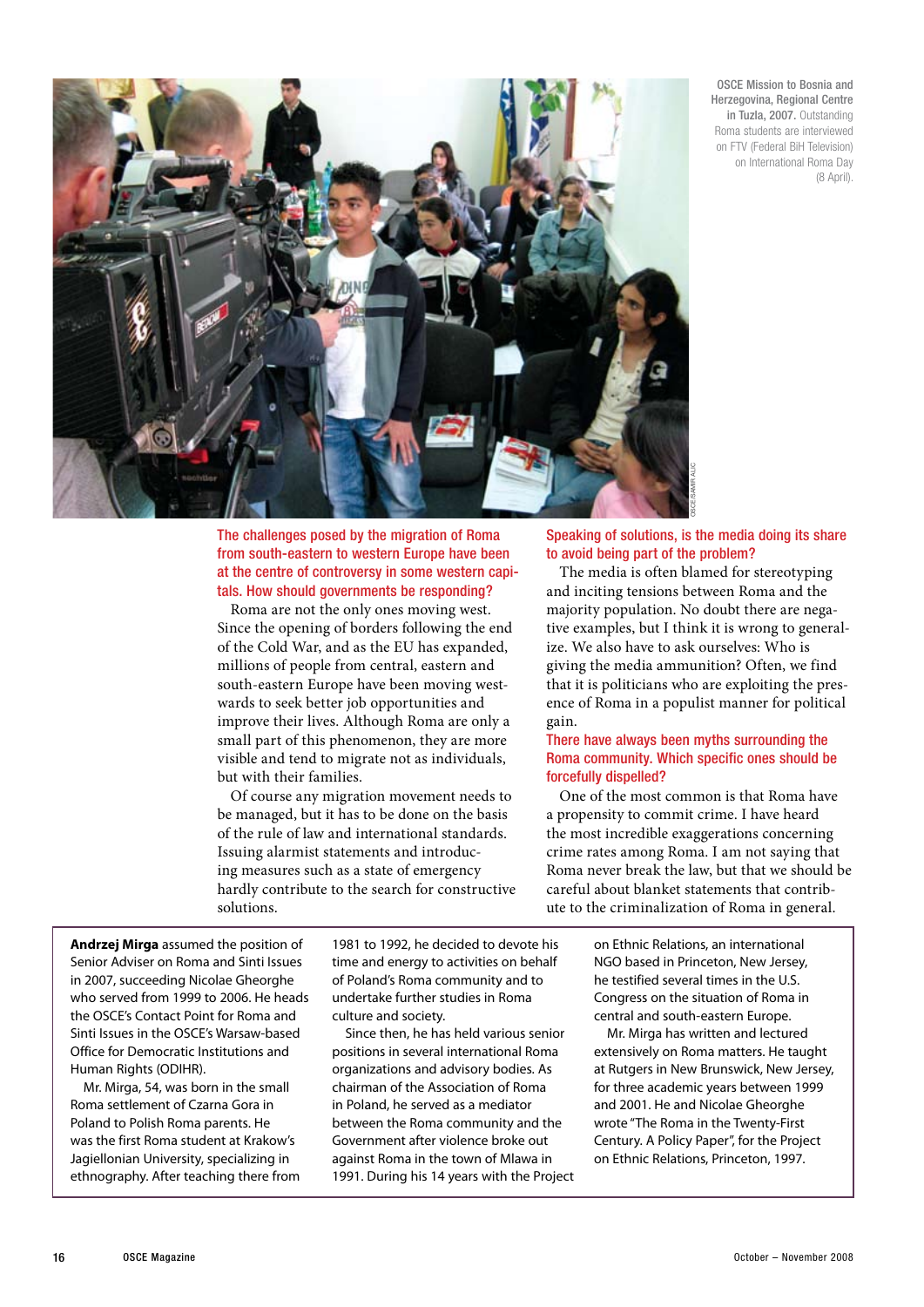### **Roma Action Plan: The Contact Point and the OSCE as catalysts and active agents**

Beyond providing advice to governments, serving as a clearing house for best practices and expertise, and supporting initiatives of civil society, the Contact Point for Roma and Sinti issues within ODIHR also carries out specific programmes and projects, often in co-operation with field operations and other OSCE institutions such as the High Commissioner on National Minorities.

In 2007, these activities focused on combating racism and discrimination, drawing Roma and Sinti closer to the electoral process, ensuring that their fundamental rights are respected in crisis and post-crisis situations, and co-operating with other organizations to combat trafficking as it affects Roma and Sinti populations.

Much of the work of the Contact Point aims at assisting governments and NGOs to implement the *Action Plan on Improving the Situation of Roma and Sinti within the OSCE Area*. Five years after the plan was adopted by the OSCE Ministerial Council meeting in Maastricht in 2003, ODIHR recently issued its detailed status report (see cover, right) examining how participating States have fared in carrying out the plan. The report also looks at the roles of the Contact Point, other OSCE institutions and field operations as catalysts and as active agents for the realization of the plan's recommendations. **www.osce.org/odihr**



Implementation of the Action Plan on Improving the Situation of Roma and Sinti Within the OSCE Area

Design: ODIHR/Nona Reuter Photo: OSCE/Hasan Sopa

Crimes are committed by individuals, not by communities.

Another popular myth is that Roma do not care about education. This argument conveniently places the blame on Roma themselves for their plight and ignores how difficult it is for Roma families to break out of the vicious circle of isolation, extreme poverty and illiteracy.

I should add that we don't hear enough about positive examples of individual Roma who have attained success in business, in academia, in the arts and as professionals. They, too, exist. So what else is needed to finally make some headway? After all, the OSCE has its Action Plan, several organizations have also taken up Roma and Sinti causes, more funding is available from the EU and others, legislation and policies are in place across the region, and there is an active NGO community.

If we want to achieve any genuine breakthroughs, the different international actors should co-ordinate more closely, especially in defining the areas that need attention most urgently. We already have a good number of comprehensive plans and programmes, but the action taken is often sporadic and piecemeal, limited in scope, and insufficiently funded. As a result, it has no lasting impact.

One strategic priority is education, especially pre-school education, which contributes significantly to a child's performance in school. We have to make sure that the next generation of Roma is sufficiently fit and prepared to progress through the educational system. Education opens many doors: It provides access to jobs, a way out of exclusion and the means to lessen discrimination.

Of course this will require a significant flow of investments, as I said, but the rise of a new generation of economically self-reliant and socially engaged Roma will benefit everyone. With its unique instruments — its specialized

institutions and field operations — the OSCE is especially well placed to make an important contribution.

### Is this vision of integration not at odds with the wish to preserve Roma culture and traditions?

Not at all. This is another myth, and one that is perpetuated by some Roma. Integration does not mean loss of identity. Identities change over time; they can be redefined and reshaped. As the world around us changes, we cannot go through life pretending that we are not affected. Certain professions, traditions and lifestyles may simply not be able to survive in a rapidly developing world. This is a normal process. The future of Roma culture does not lie in isolation. We need to forge a new and modern Roma identity — one that shows that we are striving to live to our fullest potential and are enjoying the same rights and opportunities as the rest of the population.

City Hall, Rome, 25 June 2008. The human rights situation of Roma and Sinti in Italy is the focus of discussions between the Mayor of Rome, Giovanni Alemanno (right), and Andrzej Mirga, who heads ODIHR's Contact Point for Roma and Sinti Issues. Representatives of the office of the High Commissioner on National Minorities also took part in the field visit to Italy.

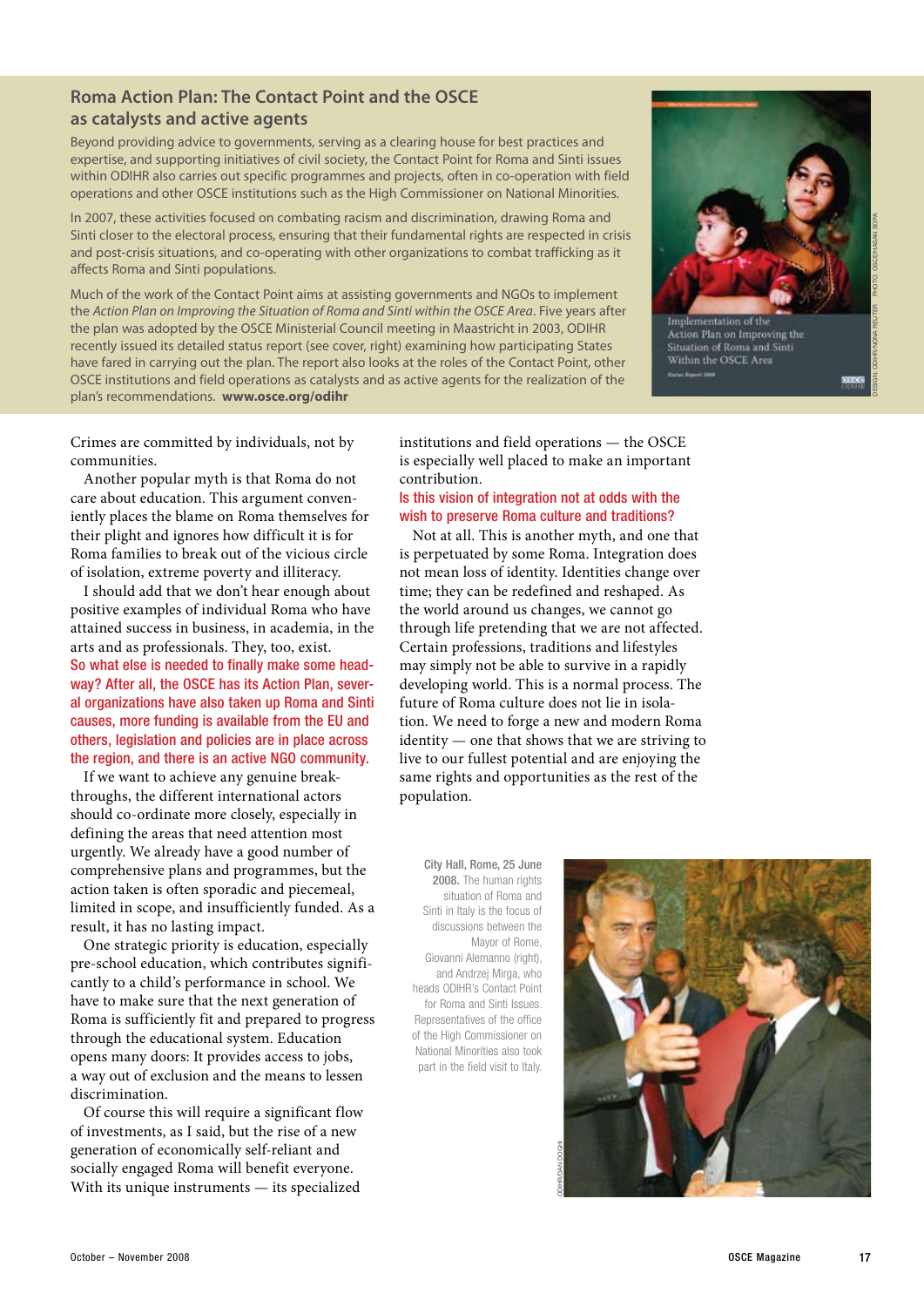

### Roma pre-schoolers emerge from the shadow of the Gazela bridge

#### By Maria Dotsenko

**Wide-eyed Bajram says he wants to be a** pilot when he grows up so he can take his friends on an airplane ride around the world. But the six-year-old knows how to set his priorities: "First, I need to learn how to add and subtract."

Eleven-year-old Sladjana is the oldest pupil in her class but she doesn't mind. "It's never too late to start studying," she says. "Every day for five hours I learn so many new things and I'm also making friends."

Sladjana says her mother and father never went to school and could not understand why she should. Didn't it make more sense for their daughter to supplement the meagre family income?

"But now," Sladjana adds, "I can read out newspaper articles to them and that makes them very proud. This has encouraged me to go on to the next level — primary school!"

Bajram and Sladjana both live under the Gazela bridge in the heart of Belgrade, along with about 1,000 other Roma, including refugees from Kosovo and returnees from western Europe. Despite their wide age gap, the two youngsters found themselves enrolled together in pre-school classes in April this year as part of an OSCE pilot

project supported by the city of Belgrade, Spain and the European Agency for Reconstruction.

To draw out the shy pupils and those who felt awkward using the Serbian language, a Romanispeaker was available in each class, ready to assist non-Roma teachers every time children needed someone to explain the Serbian alphabet and basic numbers in their mother tongue. Support also came in the form of bus transportation, clothes and shoes, and hygienic items.

Four months later, in July, Bajram and Sladjana completed their first formal schooling, along with 79 other Roma children between six and twelve years old. "These kids now have the basic abilities and social skills needed to start primary school," says Jovanka Stojić, director of one of the three schools that hosted the classes.

The OSCE Mission and the City of Belgrade are working closely to ensure that parents can enrol their children in the local school of their choice. Meanwhile, the Norwegian Embassy has announced its financial support for two Roma teachers' assistants, textbooks and other school supplies.

### **B et ter d ays**

This first crop of pre-school graduates may not realize it, but they are a harbinger of better days to come for many of the 280 children in the

Roma children of various ages from the Gazela settlement are brought together in pre-school classes in the Branko Pešić School in Belgrade's Zemun municipality. Photo: OSCE/Milan Obradović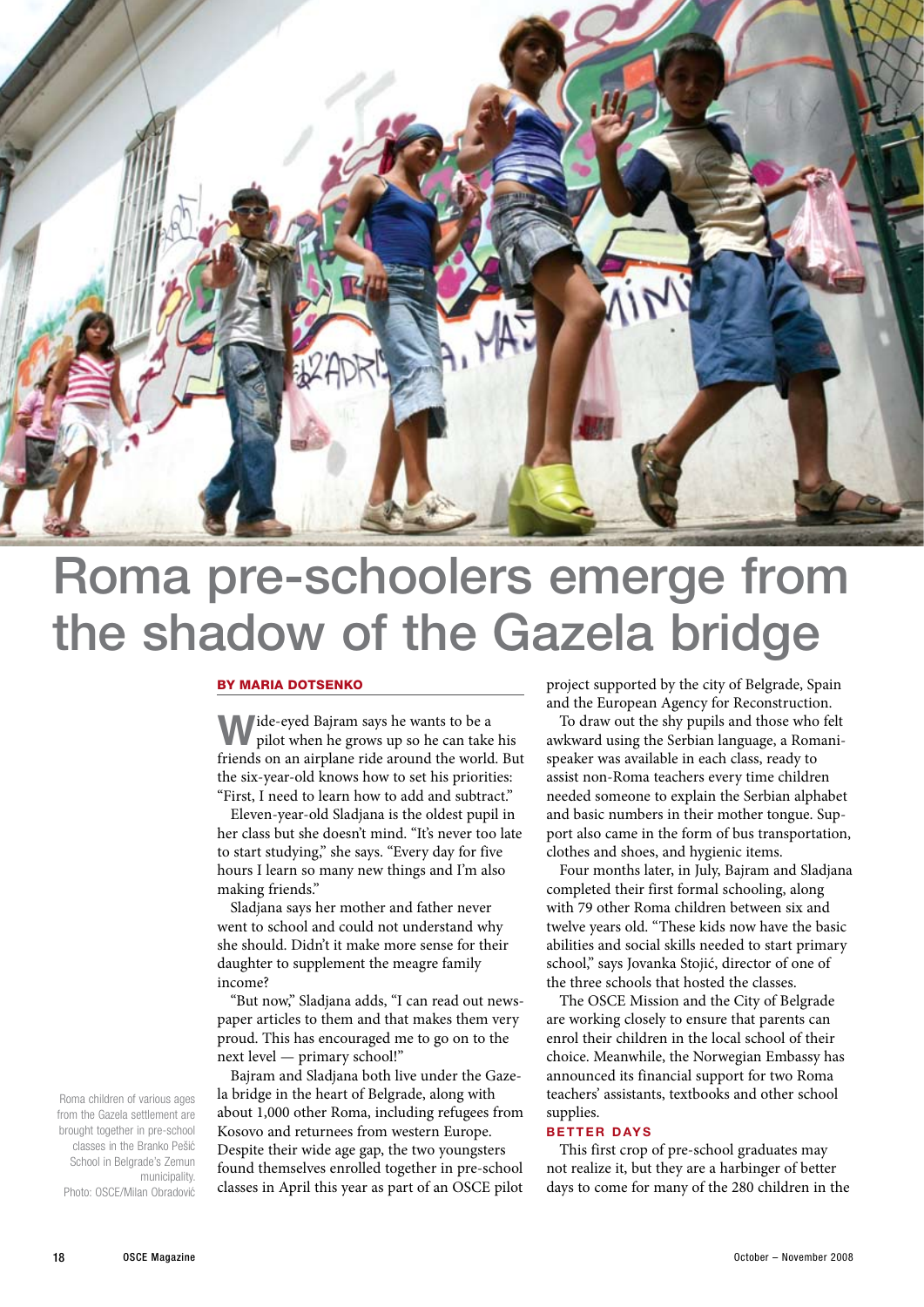Gazela settlement. About 133 families — out of a total of about 237 — are expected to move to the outskirts of Belgrade, into individual prefabricated houses paid for by the city.

The OSCE Mission to Serbia played a significant advisory role in the comprehensive relocation plan, working closely with city authorities and Roma leaders to ensure that residents would be integrated into the socio-economic fabric of their new surroundings. This task emerged from the Mission's long-standing work on behalf of the country's Roma, which includes a  $\epsilon$ 2 million programme funded by the European Agency for Reconstruction.

 As anyone familiar with Belgrade knows, the Gazela community has long been crying out for a means of breaking its vicious cycle of poverty and marginalization. It is the largest and most visible of the city's 150 informal Roma settlements. Families live cheek by jowl in 250 ramshackle dwellings in sub-human conditions within an area of hardly half a square kilometre.

Close by, railroad tracks connect the international rail service to the main railway station. Overhead, tens of thousands of vehicles traverse the *Most Gazela*, which serves as a principal road into the centre and is part of a key transit artery for the region. The bridge itself is in urgent need of upgrading, but the European Bank for Reconstruction and Development will only make its funds available for the start of the massive reconstruction works when the residents below are resettled.

"We have taken full advantage of our close ties with the Roma community and of the domestic partnerships we have built up over the years," says OSCE staff member Matthew Newton, who manages the Roma Assistance Programme. "Prior to this, whole settlements were moved without much thought being given to residents' rights of access to health, education and employment opportunities and services. This time around, if everything goes well, Serbia's other Roma settlements will be able to look to the Gazela plan as a model."

### **RIGHT ON THE MARK**

Given the dismal statistics — 60 per cent of Serbia's Roma have not completed primary school and more than 35 per cent are illiterate the OSCE's assistance programme is right on the mark, with most of it being targeted on education. The strategy seeks to increase the number of Roma children in primary schools by employing Roma teachers' assistants, a practice adapted from Hungary and introduced in Serbia by the Education Ministry in 2006 with the support of the OSCE Mission.

So far, the programme has hired and trained 54 Romani-speaking people, most of whom have some experience in NGO work, with the OSCE



and the Education Ministry initially sharing the costs of salaries. The aim is to expand the pool of qualified assistants, to continue training them and to develop their positions into stable and well-defined jobs.

"It's easy to see why this approach works," says Ivana Radojević, teacher of six-year-old Bajram. "The teachers' assistants share the same language, the same culture and the same background as the pupils' parents. When Bajram's parents, for example, could not see much point in his going to pre-school, he asked the Roma teacher's assistant to talk to them. Bajram turned out to be one of the most active pupils. In fact, his enthusiasm was so infectious that his elder brother later joined the class."

Beyond the classroom, teachers' assistants keep in close touch with Roma families through regular visits in settlements and informal meetings at school to explore solutions to some of the problems faced by parents. The hope is that these exchanges will lead to workshops where Roma women can be taught to read and write, and be given information on their special needs as wives and mothers.

"The Roma teachers' assistants are able to present themselves to parents as proof that education holds the key to a better life," says Ms. Radojević.

Matthew Newton, who spent 12 years in the region working on return and integration issues, is encouraged by the promising start of the preschool scheme in the Gazela slums. "It shows that Roma communities are willing to integrate and that for programmes to succeed, they should be sensitive to cultural diversity and be aware that mutual mistrust runs deep. And of course, firm political and financial backing is absolutely essential."

Maria Dotsenko is Head of Press and Public Information in the OSCE Mission to Serbia.

Teacher Ivana Radojević with her pupils from the Roma community below the Gazela bridge.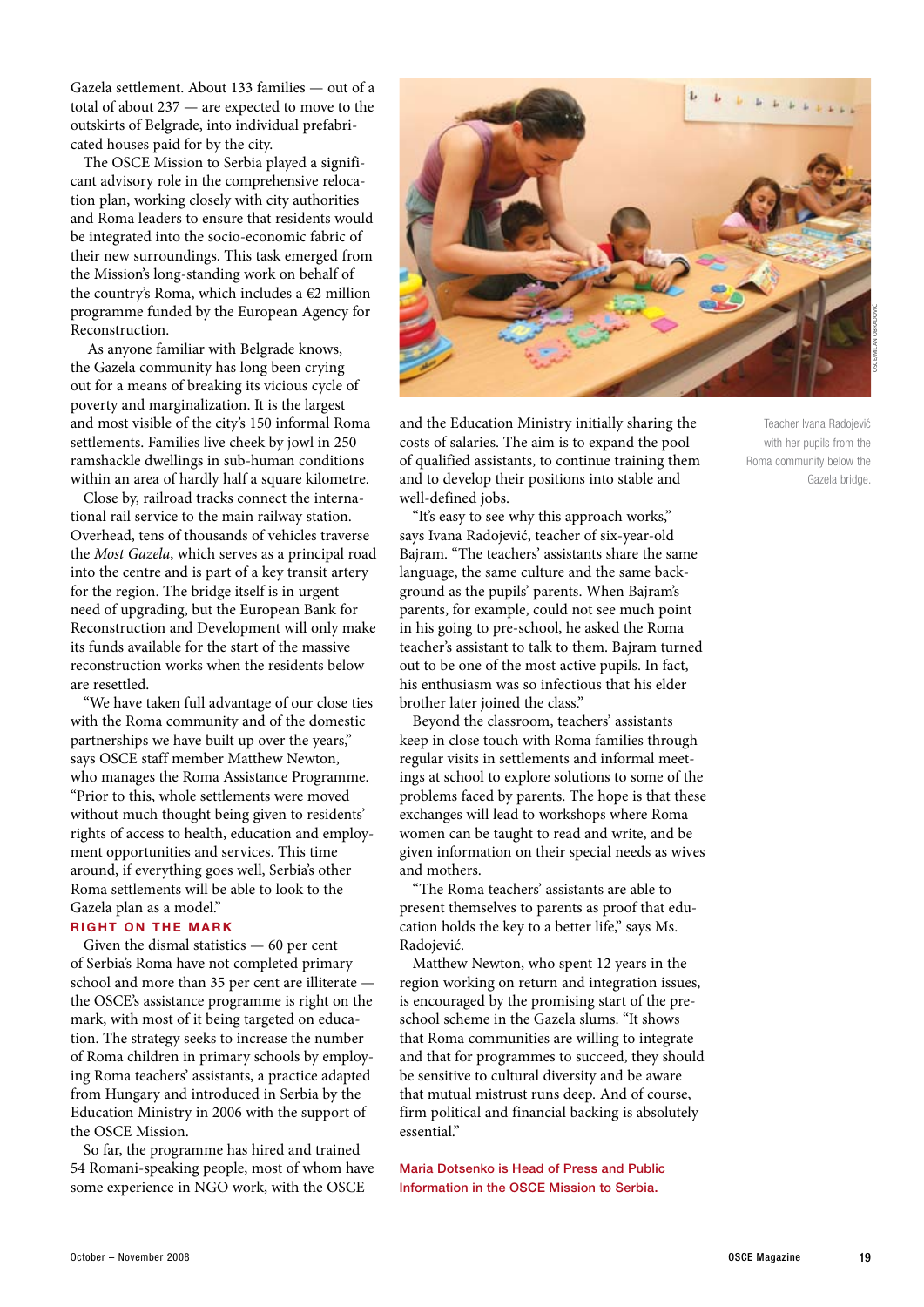

### Trained mediators open up a healthier world for Serbia's Roma

#### By Maria Dotsenko

**S**ladjana Stanković had been living in Bel-gium for three years when she decided to return to her native Serbia, hoping to make a difference in the Roma community. When she heard that the Health Ministry was looking for Roma women who could serve as "health mediators" within their own municipalities, she knew this was her chance.

Once on the job at the health centre in Palilula, Belgrade's biggest municipality, she wasn't quite sure how much of an impact she could make until she got to know a Roma couple with ten children.

"No one in the family had any identification papers," she relates. "The woman had lost track of her children's birth dates. Not a single one had been immunized against childhood diseases. A nurse at the health centre told me that the woman refused to let her even see her children."

On one of her regular visits to the settlement, Ms. Stanković spent several hours with the family talking about the importance of proper health care. They were surprised to hear that they could apply for a wide range of social services if they had the proper documents.

"I am proud and pleased that all the children have now been vaccinated and their mother has started using contraceptives," she says. "Recently,

their neighbours asked me if I could provide them with similar help as well."

As their name implies, health mediators, who speak Romani, act as a bridge between public health staff and Roma communities. They visit families, assisting them to apply for national health cards and talking to women about their rights and about immunization programmes, basic hygiene and reproductive health issues. A trusting relationship is easily fostered because the mediator comes from the same municipality.

In the process, a whole new world opens up for families, Ms. Stanković says. "As you know, life is tough for Roma. Sometimes everyone in the household is illiterate. Disease is rampant, since illegal settlements often have no running water or sewage facilities. People feel abandoned; they don't believe that the State can help them. Women and children are the most vulnerable. They are easy prey for traffickers and criminals."

 Sladjana Stanković was among the first 15 women to be hired and trained as health mediators in 2007 under the Roma Assistance Programme of the OSCE Mission to Serbia.

"It's a truly collaborative venture with the Health Ministry, the Roma National Council and the Roma National Strategy Secretariat," says Lazar Divjak, project assistant in the OSCE Mission. "The Health Ministry handles recruitment. It publicizes vacancy notices widely, on Roma

Palilula municipality, Belgrade. Roma Sladjana Stanković (left) visits Roma families regularly as part of her work as a health mediator and also serves as a role model. Photo: OSCE/Milan Obradović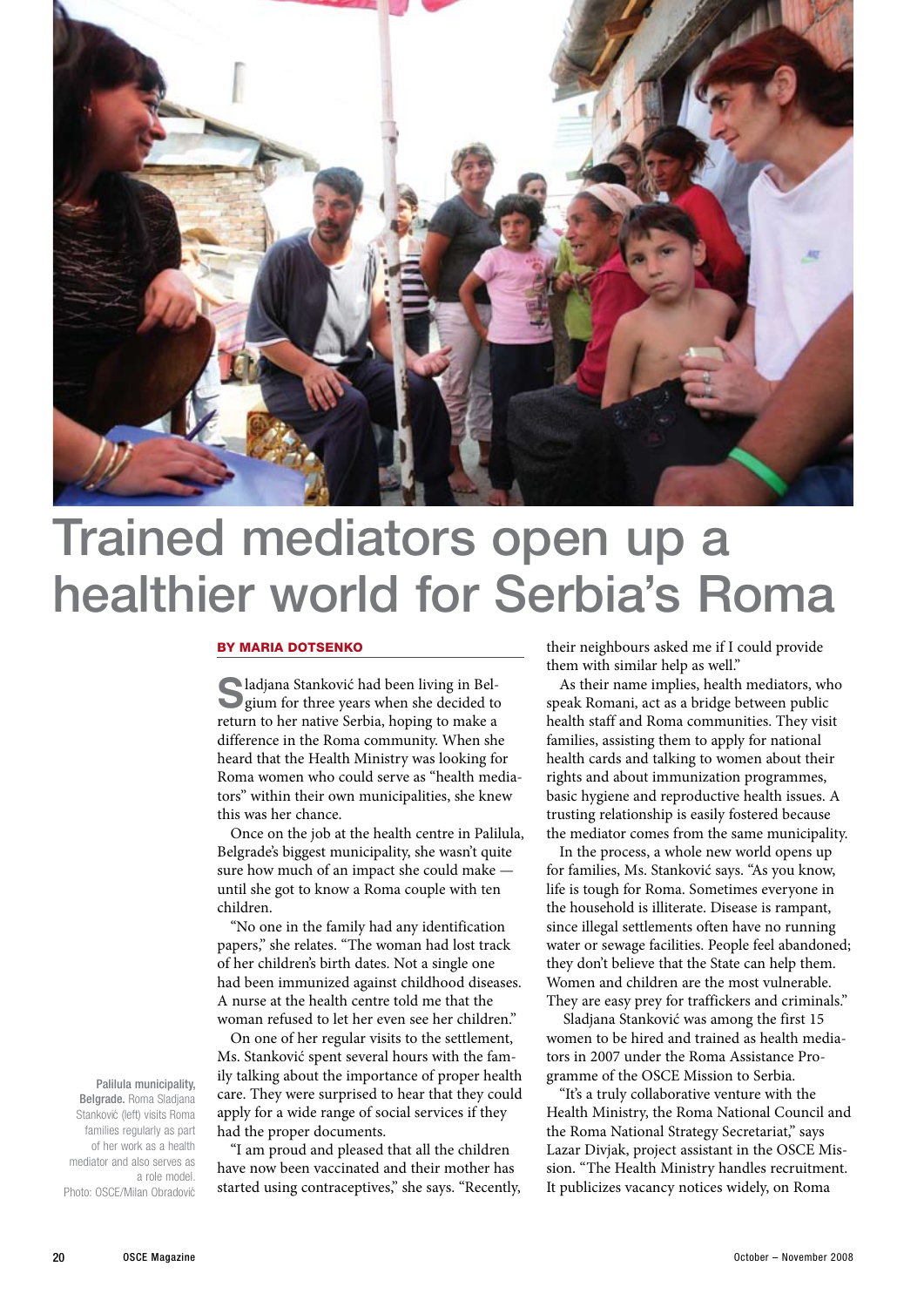radio for example, and pays the salaries. Roma community representatives take part in every aspect of planning and implementation."

The OSCE is responsible for training, which is funded by the European Agency for Reconstruction. Topics focus on basic health care, human rights, legal and social assistance, and communication and advocacy work. After an initial training course lasting up to four days, the continuing education of health mediators is assured through courses held twice a month.

"This is the first activity of its kind in Serbia and the results are clearly visible after just one year," says Dubravka Šaranović Račić, an adviser in the Health Ministry. "In the first 15 municipalities with a health mediator, including south Serbia, the number of immunized Roma children has gone up and women have started taking better care of their special health needs."

Ms. Račić was part of a small group that visited Bucharest last December to find out what Romania was doing effectively in this area. "It's a concept that has been working there very well for some time now," she says. "With the help of the OSCE Mission and the Romanian Government, we were able to build good contacts with the health authorities and learned a lot from them"

One crucial mistake that the Romanians made initially, which their counterparts in Serbia are not about to repeat, was the use of male health mediators. "In the Roma culture, it is

not appropriate to discuss reproductive health care issues with men," Ms. Račić explains.

 "We're trying to learn from others because we know that, apart from our own political commitment to this initiative, the key to its sustainability is the support of the Roma community," she continues. "We hope to add 15 mediators in 2009 and another 15 in 2010. We plan to expand the programme until the Roma community is fully integrated into the health system."

When that day comes, Roma health mediators will be ready to move on as assistant nurses in municipal health centres, thus fill-

ing a glaring gap in Roma personnel in Serbia's public health system.

The role of health mediators, after all, is not to create permanent "ghettos" of services, as some critics fear might happen, but simply to break through the barriers that block thousands of Roma from exercising their basic human right to medical and social care.

Roma health mediators reach out to mothers and educate them on how to obtain help for their special needs.

**Getting to know the Roma community in Serbia**

Promoting the rights and improving the welfare of Roma in Serbia — estimated by the Council of Europe to be as high as 450,000, or about 6 per cent of the population — has always been a key aspect of the activities of the OSCE Mission to Serbia.

But the close working relationship between the Roma community and the OSCE Mission did not just happen overnight. "Our mutual trust and confidence has been nurtured over the years. This is why we are able to keep building on our joint achievements, which have been backed by the Government's commitment," says Head of Mission Hans Ola Urstad.

The creation of the Roma National Strategy Secretariat in 2004 was among the initiatives supported by the Mission and was to prove a significant step in institution-building. It also paved the way for the OSCE's Roma Assistance Programme, which received €2 million funding from the European Agency for Reconstruction.

The Mission also helped shape Serbia's national action plans for Roma, focusing on the four priority areas of the Decade of Roma Inclusion — education, employment, health and housing.

The Roma Decade 2005 to 2015 is an "unprecedented political commitment" by governments in central and south-eastern Europe to improving the socio-economic status of Roma. The Decade's founders include the Contact Point for Roma and Sinti Issues within the OSCE's Office for Democratic Institutions and Human Rights, the World Bank, and the Open Society Institute.

Ambassador Urstad notes that Serbia took over the Decade's one-year presidency from Hungary last July. "We hope that Serbia and our Roma partners will take this opportunity to showcase the results of our joint efforts, including adapting good practices from others," he says. "The two activities that we chose to highlight in this issue of the *OSCE Magazine* describe how we applied the experiences of Hungary and Romania to Serbia's situation."

#### **www.osce.org/serbia**

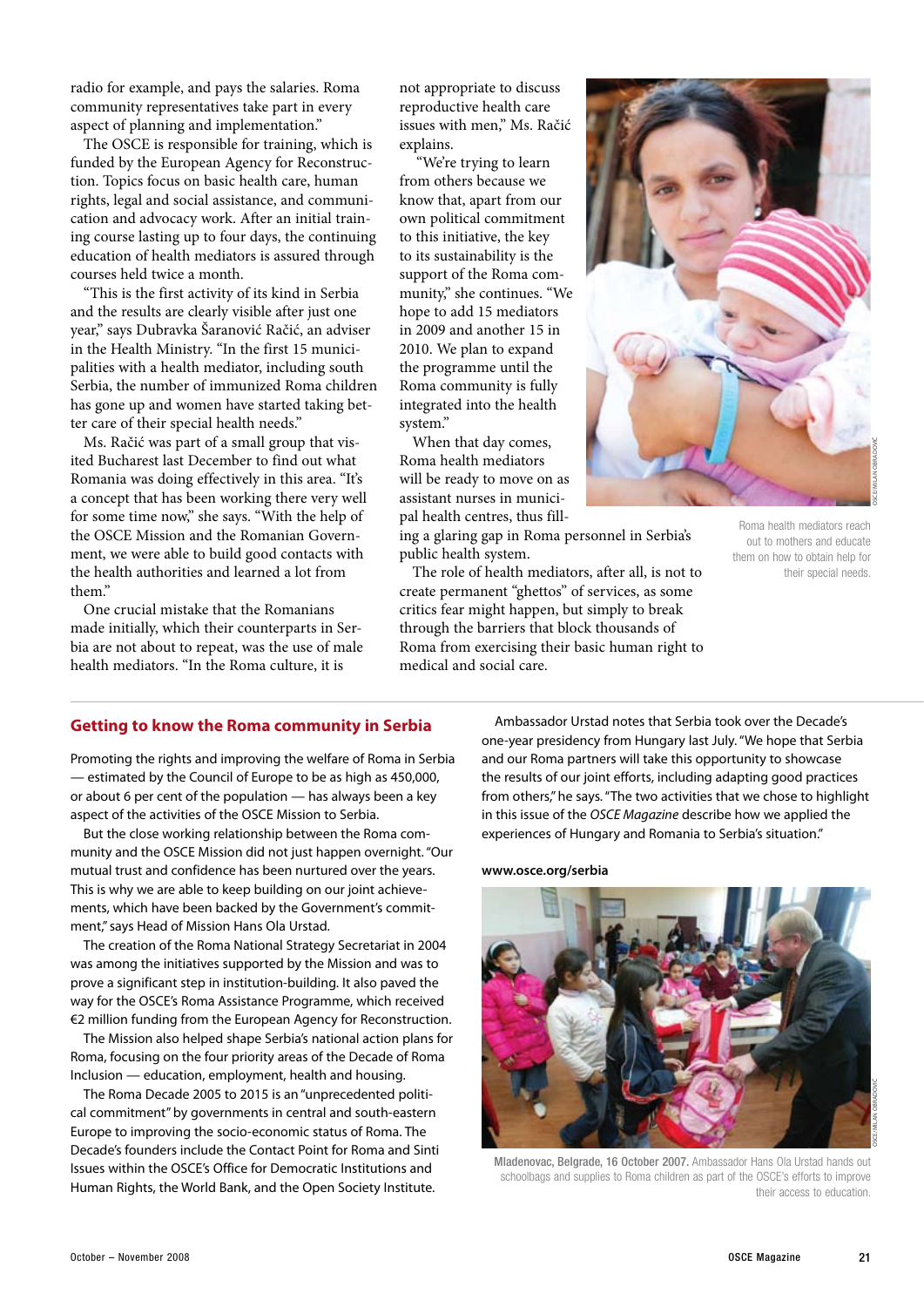MAX VAN DER STOEL AWARD

# Fighting for justice

Dynamic rights group serves as legal lifeline for Roma

### By Dzavit Berisa

**T**he news that the European Roma Rights Centre (ERRC) had been awarded the Max van der Stoel Award for 2007 for its "extraordinary and outstanding achievements" caught me and my 22 colleagues completely by surprise. We were delighted and excited, but above all proud of what the award signified: Just 12 years after its foundation in 1996, the ERRC had earned a place among the leading human rights organizations "aimed at improving the position of national minorities in the OSCE participating States".

At the award ceremony on 16 October 2007 at Het Spaansche Hof, an imposing palace in The Hague, Knut Vollebaek, the OSCE's recently appointed High Commissioner on National Minorities, paid tribute to the ERRC's "longterm commitment to combating discrimination against Roma and its laudable efforts to attract attention to this pressing problem facing Europe as a whole".

We were pleased to learn that our combination of grassroots activism, extensive research, and national and international advocacy had impressed the international jury. I believe that it is in fact these ingredients that have helped us to convince policymakers and NGOs that Roma should not be regarded solely as a social

problem but as individuals and groups that are systematically discriminated against. This shift in mindset is, in its turn, making itself felt in policies and strategies that have slowly moved away from social welfare to rights-based measures aimed at counteracting discrimination and promoting equal treatment.

We decided to use part of the €50,000 prize money to help finance the assignment of a qualified local person to monitor the Roma situation in the Czech Republic and Slovakia, where we are strengthening our efforts to oppose segregated education. In doing so, we aim to build on an important victory won by the ERRC at the European Court of Human Rights in November 2007. I am referring to a case we took up in 1998 on behalf of 18 Romani children from the Czech city of Ostrava who had unjustifiably been placed in schools for the mentally disabled. **I mme n se possibi l i t ies**

My own personal story serves as a living testimony to the impact of the ERRC's advocacy and grassroots work — and to the immense possibilities that still lie ahead.

In June 1999, shortly after the NATO bombing of Yugoslavia, my wife Bojlie and I were forced to abandon our home in Kosovo. One day in September, after almost three months of being displaced within Kosovo itself, we — and about 500 other Roma — took a risk and walked

The Hague, 16 October 2007, Max van der Stoel Award 2007 ceremony. Left to right: OSCE High Commissioner on National Minorities Knut Vollebaek; Dzavit Berisa, the author; Foreign Minister of the Netherlands Maxime Verhagen, who presented the award; Vera Egenberger, former EERC Executive Director; Dutch diplomat Max van der Stoel, the first High Commissioner  $(1993-2001)$  in whose honour the award was established by the Netherlands Foreign Ministry in 2001; and his successor, Swedish diplomat Rolf Ekéus (2001–2007).

Photo: HCNM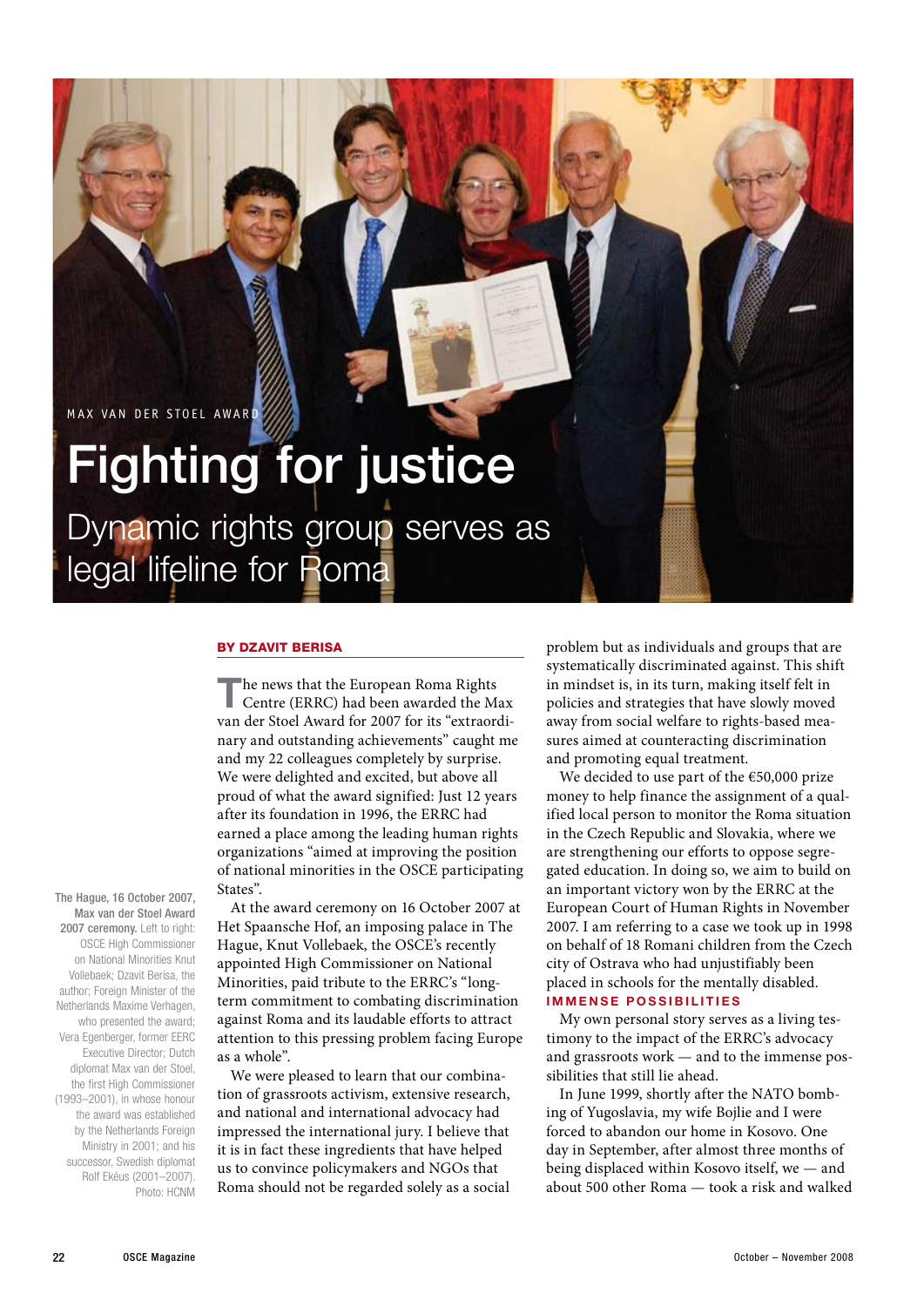several hours to reach Blace, the main border-crossing into the former Yugoslav Republic of Macedonia. From there we were taken to the Stenkovec II refugee camp and granted humanitarian status.

In 2001, we volunteered to be repatriated to Kosovo, where I had a job waiting for me as an interpreter with KFOR, the NATO peacekeeping force. However, in June 2002, we found ourselves having to flee to Skopje a second time.

Our application for asylum in Skopje was rejected again and again by the courts, until finally, on 29 May 2003, we were notified that we had to leave the country within 30 days or face forcible expulsion. The authorities caught up with us on 15 September 2003, when my wife and I were accosted on the street and taken to the police station in the town of Bitola in the south. After ten hours in detention, we were told that the police would deport us back to the Serbian border. From there, we proceeded to Kosovo but were targeted for further violence.

In the midst of all this turmoil, some friends advised me to look up the ERRC website. This proved to be my lifeline. With the help of the staff, we decided to seek asylum in Hungary. On 1 October 2003, we arrived in Budapest and lived in the refugee camp in Debrecen. The following December, we were granted asylum, again with the help of the ERRC.

A year later, we were reunited with our 11-year-old daughter Fidzirije, who had stayed behind with relatives in Skopje when we were deported. Not long after, I started working with the ERRC. As I write this, we have just bought a home in Ráckeve, a small town along the Danube south of Budapest.

Today, when I reflect on how my life has changed since 1999, I cannot get over how I ended up working for the very organization that transformed my life. I am aware that my family is one of the more fortunate ones. The thought that there are thousands of others who experience discrimination every single day makes me realize that the ERRC will be around for many years to come.

Dzavit Berisa, 31, is the Publications Officer of the European Roma Rights Centre, an international public-interest legal organization based in Budapest. He was born in Obili**ć**, a municipality adjacent to Pristina, Kosovo, to parents belonging to the Egyptian minority. A trained miner, his plans to study law were shattered when the conflict in Kosovo broke out.

**www.errc.org**



Vienna, 10 July. Activists protest against ethnic profiling in connection with the Italian Government's plans to fingerprint Roma and Sinti living in camps in Italy. The opportunity to make their views known arose during a meeting organized by ODIHR to discuss the role of local authorities in integrating Roma into the social fabric.

### **Vollebaek: Discrimination against Roma a "major problem in Europe"**

"Persistent discrimination against Roma is still a major problem in Europe," says High Commissioner on National Minorities Knut Vollebaek. "Roma have to a large extent been left out of the new security and prosperity in Europe."

He explains why the security implications of recent developments in the OSCE area concerning the migration of Roma and Sinti should be a cause for concern.

"Firstly, these communities have become even more vulnerable to physical, economic and social threats than they were before. Secondly, relations between Roma and other groups — whether belonging to a minority or to the majority population — are put to the test. These issues lie at the core of the work of the High Commissioner on National Minorities, with its emphasis on providing early warning and, whenever possible, early action to prevent conflict."

High Commissioner Vollebaek believes that while the country of origin should bear responsibility for the well-being of its nationals, the new country of residence also has a set of obligations to fulfil.

"In their home countries, Roma should be able to tap into opportunities and have access to rights, just like everyone else," he says. "And by the same token, as far as the so-called new migration is concerned, Roma should be able to enjoy freedom of movement as EU citizens and should not be discriminated against because of their ethnicity."

Both perspectives will be taken into account in a forthcoming study that will examine the impact of new trends in the migration of Roma and Sinti since the enlargement of the EU and consider how governments are responding in policy and practice.

The study is a joint undertaking by the High Commissioner on National Minorities, the Office for Democratic Institutions and Human Rights, and the Council of Europe's Commissioner for Human Rights. A first draft is expected by the end of the year.